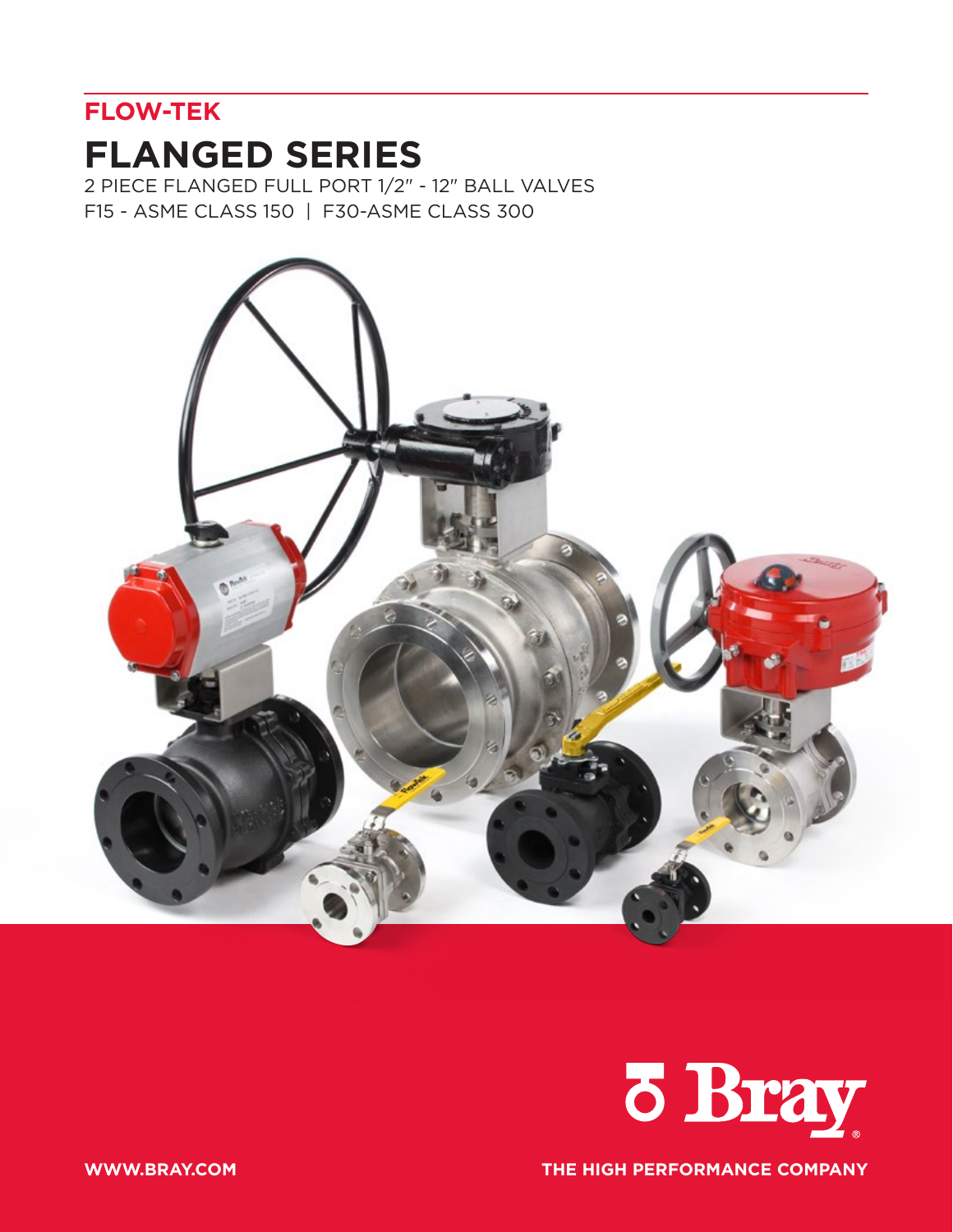# FLANGED SERIES BALL VALVES

Flow-Tek's F15/F30 Flanged Series ball valves feature a floating ball design for low torque and increased cycle life. As standard, large size valves feature trunnion-type ball support. These rugged ball valves are ideal for industrial applications.

> Body 2 Piece Full Port ½" through 12" Materials Stainless Steel, Carbon Steel & Special Alloys Pressure Ratings F15: ASME Class 150 F30: ASME Class 300

### SECURE MOUNT

Flanged Series valves offer ease of automation due to an integrally cast actuator mounting pad which complies with ISO 5211 through 2" valve sizes.

### STEM SEALS

Flanged Series ½"– 2" valves feature live-loaded, self-adjusting primary and secondary sealing. Utilizing Belleville washers, the stem seal automatically adjusts to compensate for changes in temperature and normal wear. 2½"– 12" valves utilize an independent packing gland which can be easily adjusted without removing mounting hardware or operator. The packing gland is contoured to more uniformly distribute the load across the packing. The primary stem seal is a combination of a thrust washer and a thrust washer protector. An adjustable stem packing creates a secondary seal between the stem and body. The stem packing is composed of RPTFE V-rings as standard – graphite stem packing is standard on all fire safe valves.

### BALL

5008

Flow-Tek balls are precision machined and mirror finished for bubble-tight shut off and less operating torque. As an added safety feature, a hole in the stem slot of each ball equalizes pressure between the body cavity and the line media flow.

### BODY

 $1/2"$  – 4" valve bodies are investment cast and solution annealed/ normalized for the highest quality and added strength. All body castings are marked with a foundry heat number for full traceability. Carbon steel bodies are phosphate coated for increased corrosion resistance.

### SEAT

Flow-Tek's seat design ensures bi-directional, bubble-tight sealing with low operating torque. All resilient seats feature relief slots or seat O.D. clearance to relieve pressure past the upstream seat, and positive preloading to ensure low pressure/vacuum sealing.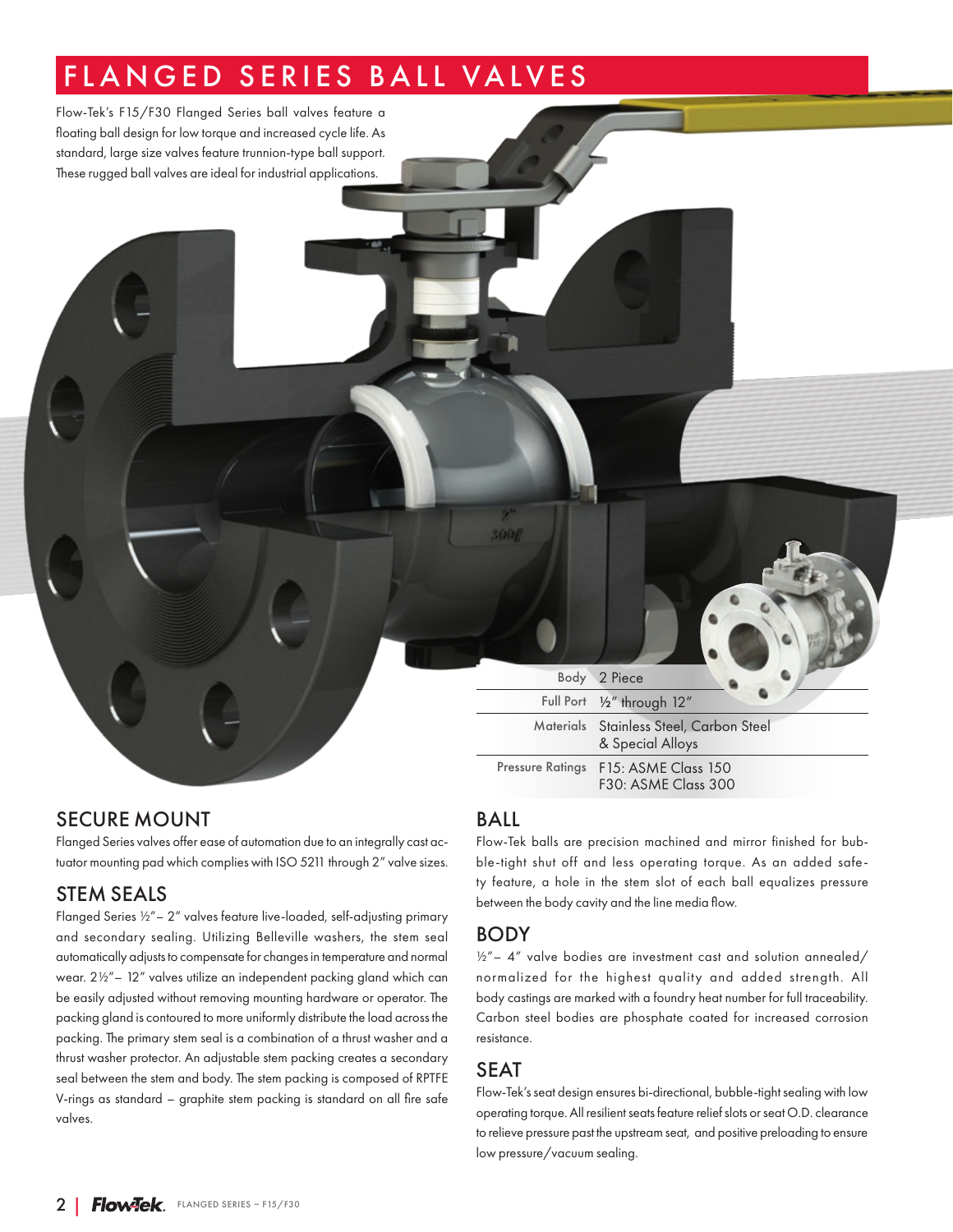#### STEM ASSEMBLIES

Flow-Tek manufactures heavy duty, high quality stems with double "D" connection to ball and operator mounting. Stem and ball design ensure positive contact. All Flow-Tek stems are internal entry and blowout proof for maximum safety.

### BALL SUPPORT Valve Sizes 6" through 12"

As standard, larger sized valves feature trunnion-type ball support. This support helps to maintain continuous contact between the ball and seats, preventing seat damage and blow-by. The results are less seat wear, lower torque, and longer service life.



### SMART STEM Valve Sizes 1/2" through 2"

Flow-Tek's interchangeable family of valves feature strong, large diameter stems with live-loaded, self-adjusting sealing utilizing Belleville washers which automatically adjust to compensate for changes in temperature and wear. Manual adjustments which can cause damage to the seal and seat are not required. The assembly is secured by a saddle-type lock washer which prevents stem nuts from unthreading in high cycle automation applications.

### STEM PACKING

An adjustable V-ring design creates a multiple seal between the stem and body. Each stem assembly is composed of three or four (dependent on valve size) rings providing a very high cycle life by resisting creep and cold flow. The thrust washer and the thrust washer protector combine to provide a primary seal, reduce torque and prevent galling. This arrangement is a Flow-Tek exclusive.

## FIRE SAFE - Certified to API 607

Flanged Series valves with graphite stem seals have been thoroughly fire tested and meet these standards.

In the event of a fire, after heat destroys the primary resilient seat, the ball makes contact with the secondary metal seat, forming a secure seal. The body seal, composed of stainless steel and graphite wound into a spiral, prevents external leakage. The graphite stem rings prevent stem leakage.



All manually operated valves feature a locking device to prevent accidental movement of ball position. Valves ½"–2" feature a safety trigger that locks the handle in the open or closed position. The handle lock can be bypassed, if needed,

with a small bolt through the handle in the release position.

preventing unwanted movement of the ball.

On all sizes a padlock can be added to secure the handle in position,

Metal-to-Metal Contact Valve Body Body Seal

Burned Seat Secondary Metal Seat Ball

FLANGED SERIES – F15/F30 **Flow<sup>T</sup>ek**. | 3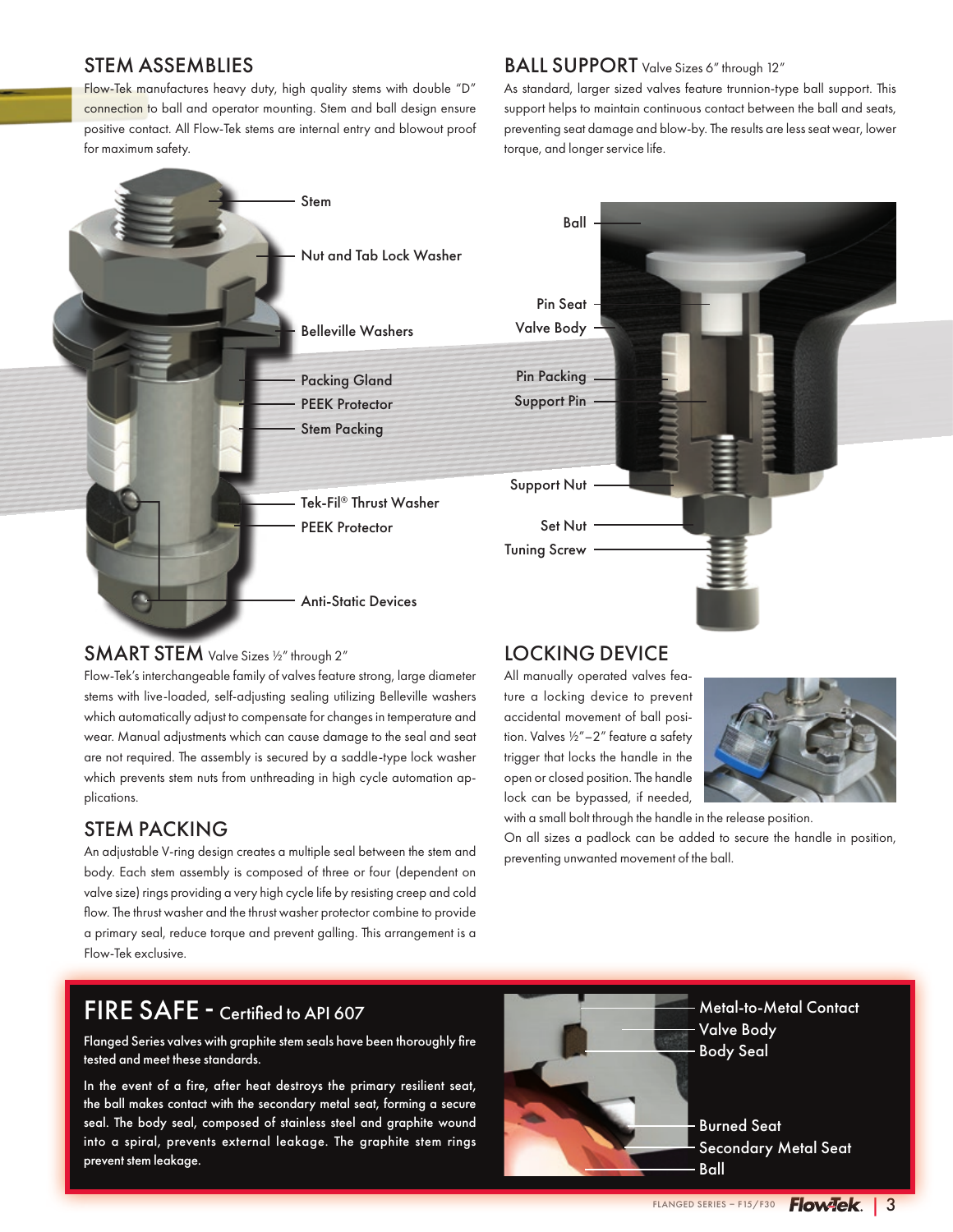### PRESSURE / TEMPERATURE



Carbon steel valves limited to -20°F

#### STEAM SERVICE PRESSURE RATINGS: WSP

|           |            | <b>TFM Seats</b> |     | Tek-Fil Seats | <b>PEEK Seats</b> |              |  |  |
|-----------|------------|------------------|-----|---------------|-------------------|--------------|--|--|
|           | PSI        | ۰F               | PSI | $^{\circ}$ F  | PSI               | $^{\circ}$ F |  |  |
| Class 150 | 150        | 365              | 190 | 383           | 170               | 374          |  |  |
| Class 300 | 365<br>150 |                  | 425 | 454           |                   | 454          |  |  |

Vacuum service to 29.9 inches Hg. gauge.

| <b>SPECIAL OPTIONS/SERVICES</b>          |                                     |  |  |  |  |  |  |  |  |  |  |
|------------------------------------------|-------------------------------------|--|--|--|--|--|--|--|--|--|--|
| <b>Cavity Fillers</b>                    | <b>Media Containment Units</b>      |  |  |  |  |  |  |  |  |  |  |
| Spring Return Handles                    | <b>NACE</b>                         |  |  |  |  |  |  |  |  |  |  |
| <b>Vented Balls</b>                      | Polished Internals                  |  |  |  |  |  |  |  |  |  |  |
| <b>Characterized Balls</b>               | <b>Special Cleaning</b>             |  |  |  |  |  |  |  |  |  |  |
| <b>Chlorine Service</b><br>Silicone Free |                                     |  |  |  |  |  |  |  |  |  |  |
|                                          | NSF/ANSI/CAN 61 & 372 Certification |  |  |  |  |  |  |  |  |  |  |

### SPECIFICATIONS

- Valve sizes ¼" through 12"
- Design meets MSS-SP-110
- Threaded end connections meet ASME B1.20.1 NPT
- Socket weld end connections meet ASME B16.11
- Butt weld end (Schedule 40) connections meet MSS SP-72 /ASME B16.25
- Flanged end connections meet ASME Class 150

Valve body and end cap connections are high quality investment cast and solution annealed/normalized. Body and end cap wall thickness meets ASME B16.34.

Valve stems are blow-out proof for maximum safety and meet ASME B16.34 specification.

All valves are factory tested to MSS SP-72 and API 598.

#### **SEAT SELECTION**

A wide range of seat materials are available to meet most applications. The standard seat is TFM 1600. Options include:

- RPTFE
- Stainless Steel/PTFE (50/50)
- UHMWPE
- Virgin PTFE
- PEEK
- Tek-Fil® (carbon/graphite filled TFM)
- Full metal seats
- Cavity Fillers

PEEK seats offer high pressure/temperature capability. Tek-Fil® seats offer reduced torque in high temperature, high cycle, and steam service applications. TFM 1600 seats offer the exceptional chemical resistance of PTFE plus lower porosity and permeability, improved temperature range and reduced valve torques.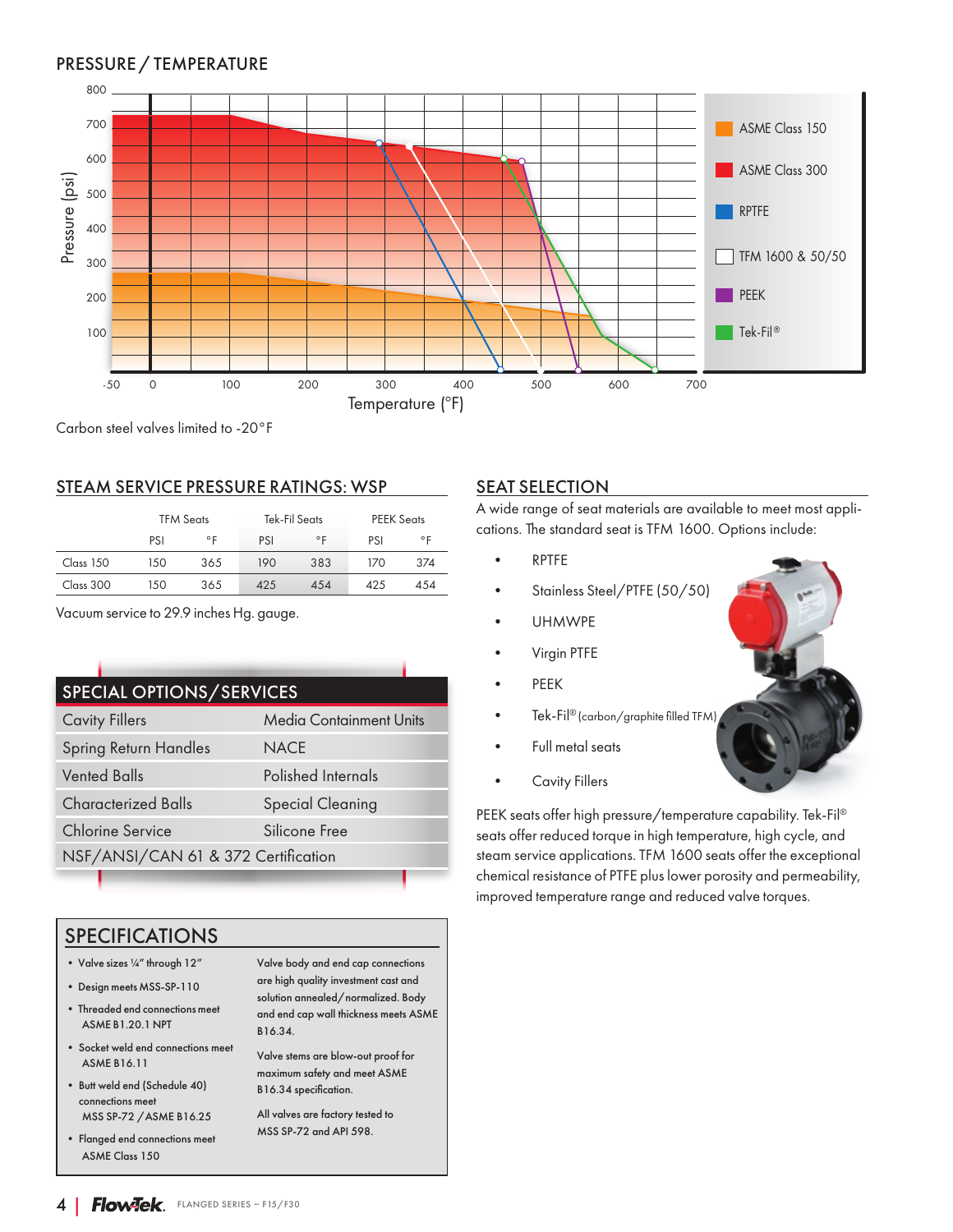### COMPONENTS & MATERIALS

| <b>ITEM/NAME</b>                     | <b>STAINLESS STEEL</b>     | <b>CARBON STEEL</b>                | QTY.           |  |  |  |  |  |  |  |
|--------------------------------------|----------------------------|------------------------------------|----------------|--|--|--|--|--|--|--|
| 1. Body                              | ASTM A351 Gr CF8M          | <b>ASTM A216 Gr WCB</b>            | 1              |  |  |  |  |  |  |  |
| 2. End Cap                           | ASTM A351 Gr CF8M          | ASTM A216 Gr WCB                   | 1              |  |  |  |  |  |  |  |
| 3. Ball                              |                            | ASTM A351 Gr CF8M                  |                |  |  |  |  |  |  |  |
| 4. Seat                              | <b>TFM 1600</b>            |                                    | $\overline{2}$ |  |  |  |  |  |  |  |
| 5. Stem                              | ASTM A479 Type 316         |                                    | $\mathbf{1}$   |  |  |  |  |  |  |  |
| 6. Body Seal                         |                            | Spiral Wound (316/Graphite)        |                |  |  |  |  |  |  |  |
| 7. Body Nut                          |                            | <b>ASTM A194 Gr 8</b>              |                |  |  |  |  |  |  |  |
| 8. Body Stud                         | <b>ASTM A193 B8</b>        | <b>ASTM A193 B7</b>                | $\star$        |  |  |  |  |  |  |  |
| 9. Anti-Static Device                | SS304                      |                                    | 2              |  |  |  |  |  |  |  |
| 10. Packing Protector                |                            | <b>PEEK</b>                        |                |  |  |  |  |  |  |  |
| Thrust Washer<br>11.<br>Protector    | PEEK                       |                                    | 1              |  |  |  |  |  |  |  |
| 12. Thrust Washer                    | Tek-Fil                    |                                    |                |  |  |  |  |  |  |  |
| 13. Stem Bearing                     | 15% RPTFE                  |                                    |                |  |  |  |  |  |  |  |
| 14. Stem Packing                     | <b>RPTFE</b> or Graphite   |                                    |                |  |  |  |  |  |  |  |
| 15. Packing Gland                    | ASTM A167 Type 304         |                                    |                |  |  |  |  |  |  |  |
| 16. Packing Follower                 | ASTM A351 Gr CF8M          | ASTM A216 Gr WCB                   | $\mathbf{1}$   |  |  |  |  |  |  |  |
| 17. Gland Bolt                       | SS304                      |                                    |                |  |  |  |  |  |  |  |
| 18. Belleville Washer                | <b>SS301</b>               |                                    |                |  |  |  |  |  |  |  |
| 19. Tab Lock Washer                  | SS304                      |                                    |                |  |  |  |  |  |  |  |
| <b>Travel Stop</b><br>20.<br>Housing | CF8M                       | <b>WCB</b>                         | 1              |  |  |  |  |  |  |  |
| 21. Housing Bolt                     | SS304                      | <b>Alloy Steel</b>                 | 4              |  |  |  |  |  |  |  |
| 22. Travel Stop                      | SS304                      | <b>Zinc Plated</b><br>Carbon Steel | 1              |  |  |  |  |  |  |  |
| 23. Travel Stop Sleeve               | ASTM A167 Type 304         |                                    | 1              |  |  |  |  |  |  |  |
| 24. Travel Stop Bolt                 | SS304                      |                                    | $\mathbf{1}$   |  |  |  |  |  |  |  |
| 25. Handle                           | SS304 or Ductile Iron***   |                                    | 1              |  |  |  |  |  |  |  |
| 26. Lock Nut                         | ASTM A167 Type 304         |                                    | $\overline{2}$ |  |  |  |  |  |  |  |
| 27. Handle Bolt                      |                            | Carbon Steel                       |                |  |  |  |  |  |  |  |
| 28. Handle Sleeve                    | Vinyl through 2"           |                                    |                |  |  |  |  |  |  |  |
| 29. Locking Device                   | SS304                      |                                    |                |  |  |  |  |  |  |  |
| 30. Snap Ring                        | Nickel Plated Carbon Steel |                                    |                |  |  |  |  |  |  |  |

 $\begin{array}{c|c}\n4 & 8 \\
1 & 1\n\end{array}$ 5 30 22  $\mathbf{r}$ <sup>21</sup> 20 27 17 16 10 15 14 13 12 11 5 1 11 12 14 10 15 18 19 25 29  $28$ 23 24 26 3 6 7 2  $1/2" - 2"$  VALVES Carbon steel bodies on valve sizes ½" – 4" are black phosphate coated. All stainless steel bodies are solution annealed/normalized. 25 2½" – 4" Valves 25 6"and 8" Valves

\* Quantity depends on valve size.

\*\* RPTFE packing is composed of 3 or 4 pieces depending on size. Graphite packing is composed of a single piece. \*\*\* Ductile Iron used forvalve sizes ≥ 2½".

Flow-Tek offers the seat, body seal, thrust washer and stem packing as recommended spare parts. These parts are available as a packaged repair kit.

### 2½" – 12" VALVES

Ball support is included on 6"-12" F15 valves and 6"-12" F30 valves.

8

4

3

4 6

7

2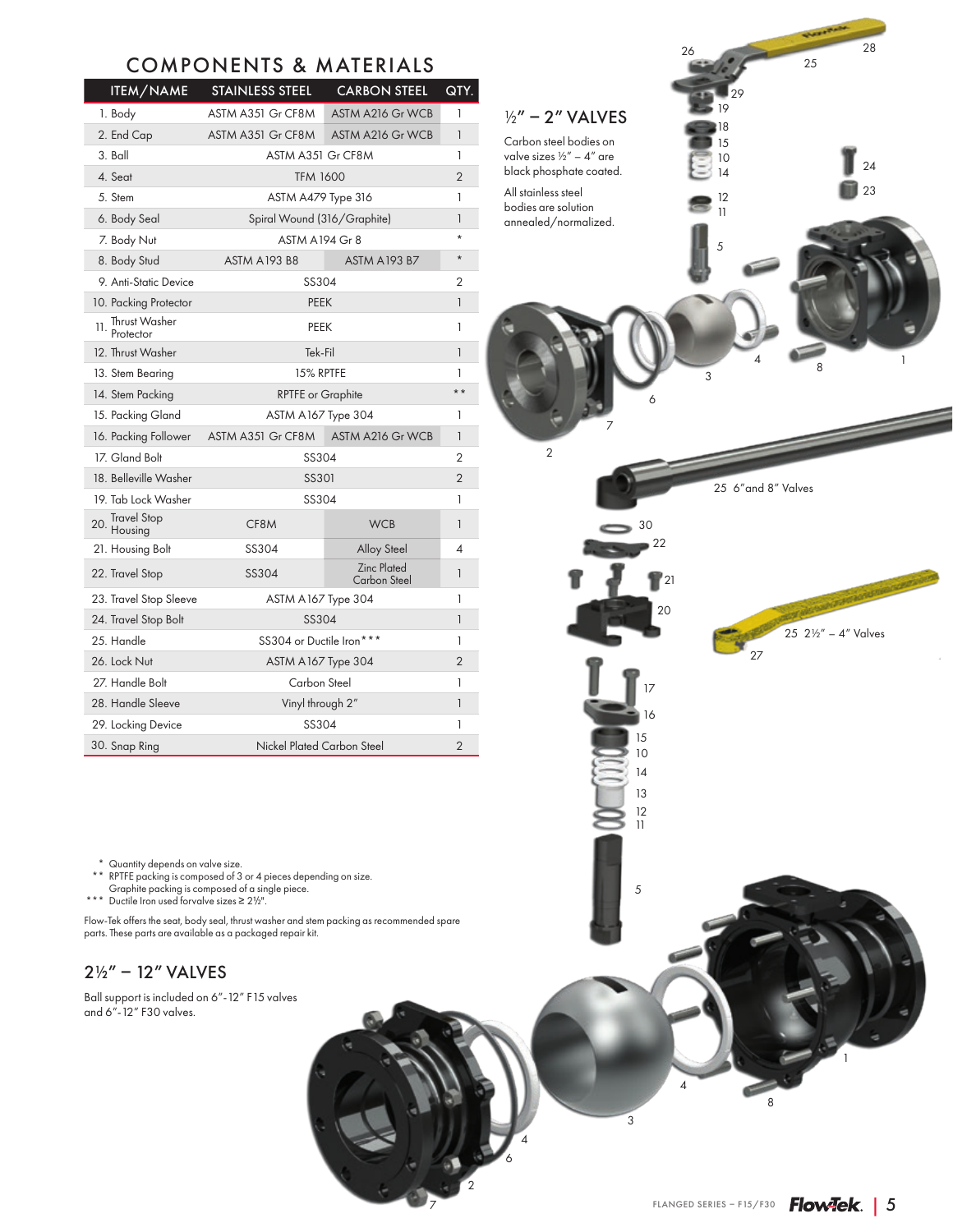## F15/F30 DIMENSIONS ½" – 2" VALVES (15mm - 50mm)





|                    | <b>DIMENSIONS - Secure Mount</b> |      |      |                  |            |      |      |      |      |                 |  |  |  |  |
|--------------------|----------------------------------|------|------|------------------|------------|------|------|------|------|-----------------|--|--|--|--|
|                    | Size                             | н    | J    | F <sub>0</sub>   | BС<br>DIA. | ĸ    | L    | м    | øP   | U<br><b>UNC</b> |  |  |  |  |
|                    | 1/2                              | 1.17 | 1.17 | F <sub>04</sub>  | 1.65       | 0.31 | 0.61 | 0.25 | 0.37 | $#10-24$        |  |  |  |  |
|                    | 3/4                              | 1.17 | 1.17 | F <sub>04</sub>  | 1.65       | 0.31 | 0.61 | 0.25 | 0.37 | #10-24          |  |  |  |  |
| <b>INCHES</b>      |                                  | 1.39 | 1.39 | F <sub>05</sub>  | 1.97       | 0.43 | 0.82 | 0.31 | 0.43 | $1/4 - 20$      |  |  |  |  |
|                    | $1 - 1/2$                        | 1.95 | 1.95 | F <sub>O</sub>   | 2.76       | 0.55 | 0.95 | 0.37 | 0.62 | $5/16 - 18$     |  |  |  |  |
|                    | $\overline{2}$                   | 1.95 | 1.95 | F07              | 2.76       | 0.55 | 0.95 | 0.37 | 0.62 | $5/16 - 18$     |  |  |  |  |
|                    | 15                               | 29.7 | 29.7 | F <sub>04</sub>  | 41.9       | 7.9  | 15.5 | 6.0  | 9.4  | #10-24          |  |  |  |  |
|                    | 20                               | 29.7 | 29.7 | F <sub>04</sub>  | 41.9       | 7.9  | 15.5 | 6.0  | 9.4  | $#10-24$        |  |  |  |  |
|                    | 25                               | 35.0 | 35.0 | F <sub>05</sub>  | 50.0       | 10.9 | 20.8 | 7.9  | 10.9 | $1/4 - 20$      |  |  |  |  |
| <b>MILLIMETERS</b> | 40                               | 49.5 | 49.5 | F07              | 70.0       | 14.0 | 24.0 | 9.5  | 15.8 | $5/16 - 18$     |  |  |  |  |
|                    | 50                               | 49.5 | 49.5 | F <sub>0</sub> 7 | 70.0       | 14.0 | 24.0 | 9.5  | 15.8 | $5/16 - 18$     |  |  |  |  |

Kv

28

N m

5

KG

 $\overline{2}$ 

|                    | Model F15 - Class 150 |                       |      |        |      |       |      |       |       |                     |    |           |                |                |           |                |  |
|--------------------|-----------------------|-----------------------|------|--------|------|-------|------|-------|-------|---------------------|----|-----------|----------------|----------------|-----------|----------------|--|
|                    | Size                  | A                     | øB   | C      | C1   | D     | Ε    | øF    | øS    | $N / \varnothing T$ |    | $C_v/K_v$ | Torque*        |                | Weight    |                |  |
|                    | 1/2                   | 4.25                  | 0.59 | 2.88   | 1.54 | 6.50  | 1.79 | 3.50  | 2.38  | $4 \times 0.62$     |    | 32        |                | 36             |           | $\overline{4}$ |  |
|                    | 3/4                   | 4.62                  | 0.79 | 2.97   | 1.67 | 6.50  | 2.01 | 3.88  | 2.75  | $4 \times 0.62$     |    | 60        |                | 65             |           | 5              |  |
| <b>INCHES</b>      |                       | 5.00                  | 0.98 | 3.41   | 2.05 | 7.87  | 2.13 | 4.25  | 3.12  | $4 \times 0.62$     | Cv | 105       | LBS-IN         | 95             | LBS       | 10             |  |
|                    | $1 - 1/2$             | 6.50                  | 1.49 | 4.20   | 2.60 | 9.84  | 2.76 | 5.00  | 3.88  | $4 \times 0.62$     |    | 275       |                | 230            |           | 14             |  |
|                    | $\overline{2}$        | 7.00                  | 1.97 | 4.53   | 2.95 | 10.43 | 3.07 | 6.00  | 4.75  | $4 \times 0.75$     |    | 500       |                | 390            |           | 20.5           |  |
|                    | 15                    | 108.0                 | 15.0 | 73.25  | 39.0 | 165.0 | 45.5 | 88.9  | 60.5  | $4 \times 15.8$     |    | 28        |                | $\overline{4}$ |           | $\overline{2}$ |  |
|                    | 20                    | 117.0                 | 20.0 | 75.40  | 42.4 | 165.0 | 51.0 | 98.6  | 69.9  | $4 \times 15.8$     |    | 52        |                | $\overline{7}$ |           | $\overline{2}$ |  |
| <b>MILLIMETERS</b> | 25                    | 127.0                 | 24.9 | 86.69  | 52.0 | 199.9 | 54.0 | 108.0 | 79.0  | $4 \times 15.8$     | Kv | 91        | N <sub>m</sub> | $\mathbf{1}$   | <b>KG</b> | 4.5            |  |
|                    | 40                    | 165.0                 | 37.9 | 106.60 | 66.0 | 249.9 | 70.0 | 127.0 | 98.6  | $4 \times 15.8$     |    | 238       |                | 26             |           | 6              |  |
|                    | 50                    | 177.8                 | 50.0 | 115.01 | 74.9 | 264.9 | 78.0 | 152.0 | 120.7 | $4 \times 19.0$     |    | 433       | 44             |                |           | 9              |  |
|                    |                       | Model F30 - Class 300 |      |        |      |       |      |       |       |                     |    |           |                |                |           |                |  |
|                    | Size                  | A                     | øB   | C      | C1   | D     | E    | øF    | øS    | $N / \varnothing T$ |    | $C_v/K_v$ | Torque*        |                | Weight    |                |  |
|                    | 1/2                   | 5.50                  | 0.59 | 2.92   | 1.57 | 6.50  | 2.44 | 3.75  | 2.62  | $4 \times 0.62$     |    | 32        |                | 40             |           | 5              |  |
|                    | 3/4                   | 6.00                  | 0.79 | 2.97   | 1.67 | 6.50  | 2.72 | 4.62  | 3.25  | $4 \times 0.75$     |    | 60        |                | 70             |           | 7              |  |
| <b>INCHES</b>      |                       | 6.50                  | 0.98 | 3.41   | 2.05 | 7.87  | 2.91 | 4.88  | 3.50  | $4 \times 0.75$     | Cv | 105       | LBS-IN         | 108            | LBS       | 10             |  |
|                    | $1 - 1/2$             | 7.50                  | 1.49 | 4.04   | 2.60 | 9.84  | 3.27 | 6.12  | 4.50  | $4 \times 0.88$     |    | 275       |                | 270            |           | 19             |  |

2 | 8.50 | 1.97 | 4.53 | 2.95 | 10.43 | 3.94 | 6.50 | 5.00 | 8 x 0.75 | 500 | 445 | 25

20 | 152.0 | 20.0 | 75.40 | 42.0 | 165.0 | 69.0 | 117.0 | 82.6 | 4 x 19.0 | 52 | 8 | 3 25 | 165.0 | 24.9 | 86.61 | 52.0 | 199.9 | 73.9 | 124.0 | 88.9 | 4 x 19.0 |Kv 91 |N m 12 |KG 5 40 | 190.5 | 37.9 | 102.50 | 66.0 | 249.9 | 83.0 | 155.5 | 114.0 | 4 $\times$ 22.0 | 238 | 31 | 9 50 | 215.9 | 50.0 | 115.06 | 74.9 | 264.9 | 100.0 | 165.0 | 127.0 | 8 x 19.0 | 433 | 50 | 11

Face to Face dimensions meet ASME B16.10 long pattern and short pattern (sizes 1/2 " thru 2").

\*Torque at maximum rated pressure, clean water, TFM 1600 seating material. Other seat materials exhibit different torques. Please refer to TB 1005 for specific torques.

Flow Coefficient, Cv: The flow of water through the valve at 1 psi pressure drop in U.S. Gallons per minute (Gal/Min) at 60°F. Flow Factor, Kv: The flow of water through the valve at 1 bar pressure drop in cubic meters per hour (m3/h) at 16°C.

15 | 139.7 | 15.0 | 74.23 | 39.9 | 165.0 | 62.0 | 95.0 | 66.6 | 4 x 15.8

MILLIMETERS

**MILLIMETERS**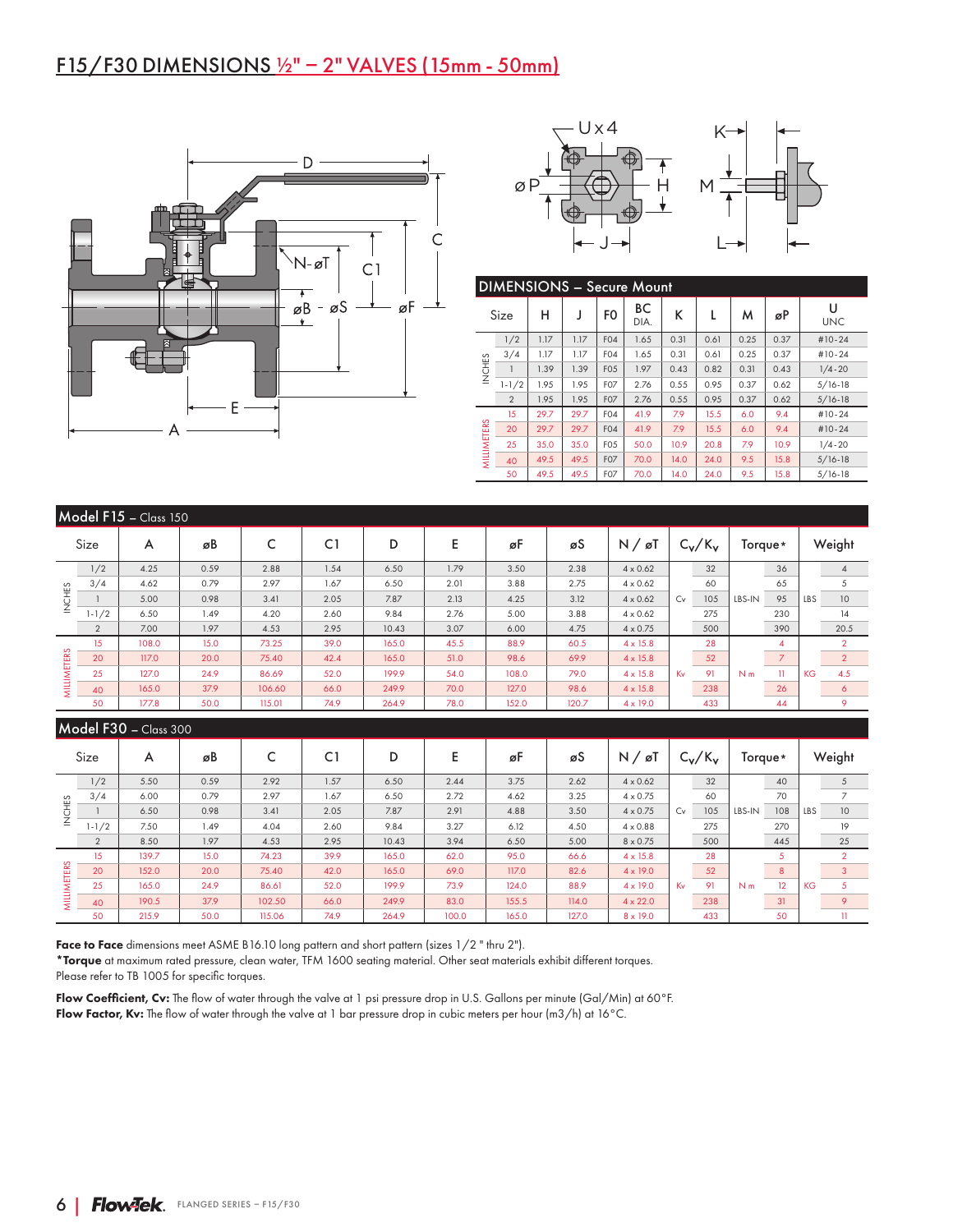### F15/F30 DIMENSIONS 2½" – 12" VALVES (65mm - 300mm)





|                    | <b>DIMENSIONS - Secure Mount</b> |       |       |                |            |                   |                   |      |                   |                 |  |  |  |  |
|--------------------|----------------------------------|-------|-------|----------------|------------|-------------------|-------------------|------|-------------------|-----------------|--|--|--|--|
|                    | Size                             | н     | J     | F <sub>0</sub> | BС<br>DIA. | К                 | L                 | м    | øP                | U<br><b>UNC</b> |  |  |  |  |
|                    | $2 - 1/2 - 4$                    | 3.54  | 1.87  |                |            | 1.75              | 3.10              | 0.67 | 1.10              | $1/2 - 13$      |  |  |  |  |
| INCHES             | 6                                | 3.37  | 3.37  | F12            | 4.77       | 1.61              | 3.58              | 1.02 | 1.71              | $1/2 - 13$      |  |  |  |  |
|                    | 8 <sup>1</sup>                   | 3.37  | 3.37  | F12            | 4.77       | 2.13 <sup>1</sup> | 3.58 <sup>1</sup> | 1.02 | 1.71              | $1/2 - 13$      |  |  |  |  |
|                    | $10 - 122$                       | 4.53  | 4.53  | F16            | 6.40       | 2.15              | 3.86 <sup>2</sup> | 1.38 | 1.97 <sup>2</sup> | $5/8 - 11$      |  |  |  |  |
|                    | $65 - 100$                       | 89.9  | 47.5  |                |            | 44.5              | 78.7              | 17.0 | 27.9              | $1/2 - 13$      |  |  |  |  |
| <b>MILLIMETERS</b> | 150                              | 85.6  | 85.6  | F12            | 121.0      | 40.9              | 90.9              | 25.9 | 43.5              | $1/2 - 13$      |  |  |  |  |
|                    | 200                              | 85.6  | 85.6  | F12            | 121.0      | 54.0              | 90.9              | 25.9 | 43.5              | $1/2 - 13$      |  |  |  |  |
|                    | 250-300                          | 115.0 | 115.0 | F16            | 162.6      | 54.6              | 98.0              | 35.0 | 50.0              | $5/8 - 11$      |  |  |  |  |
|                    |                                  |       |       |                |            |                   |                   |      |                   |                 |  |  |  |  |



|                      | Model $F15 - Class 150$ |         |       |        |         |       |       |       |       |                     |           |        |                |              |            |      |
|----------------------|-------------------------|---------|-------|--------|---------|-------|-------|-------|-------|---------------------|-----------|--------|----------------|--------------|------------|------|
| Size                 |                         | A<br>øB |       | C      | C1<br>D |       | Е     | øF    |       | $N / \varnothing$ T | $C_v/K_v$ |        | Torque*        |              | Weight     |      |
|                      | $2 - 1/2$               | 7.50    | 2.56  | 6.63   | 3.39    | 15.35 | 3.08  | 7.00  | 5.50  | $4 \times 0.75$     |           | 780    |                | 500          |            | 36   |
|                      | 3                       | 8.00    | 2.99  | 6.92   | 3.66    | 15.35 | 3.74  | 7.50  | 6.00  | $4 \times 0.75$     |           | 1,150  |                | 650          |            | 45   |
| £S<br>N <sub>2</sub> | $\overline{4}$          | 9.00    | 3.99  | 7.59   | 4.39    | 15.35 | 4.47  | 9.00  | 7.50  | $8 \times 0.75$     |           | 2,100  |                | 1,505        |            | 65   |
|                      | 6                       | 15.50   | 5.98  | 12.38  | 7.17    | 15.35 | 7.62  | 11.00 | 9.50  | $8 \times 0.88$     | Cv        | 5,000  | LBS-IN         | 3,250        | <b>LBS</b> | 157  |
|                      | 8                       | 18.00   | 7.87  | 12.66  | 7.60    | 38.98 | 8.35  | 13.50 | 11.75 | $8 \times 0.88$     |           | 9,600  |                | 4,750        |            | 290  |
|                      | 10                      | 21.00   | 9.84  | 14.80  | 9.88    | 38.98 | 10.47 | 16.00 | 14.25 | $12 \times 1.00$    |           | 15,000 |                | 13,700       |            | 500  |
|                      | 12                      | 24.00   | 11.81 | 16.37  | 11.46   | 38.98 | 12.01 | 19.00 | 17.00 | $12 \times 1.00$    |           | 21,000 |                | 19,700       |            | 700  |
|                      | 65                      | 190.5   | 65.0  | 168.40 | 86.0    | 389.9 | 78.0  | 177.8 | 139.7 | $4 \times 19.0$     |           | 675    |                | 56           |            | 16   |
| S                    | 80                      | 203.0   | 76.0  | 175.65 | 93.0    | 389.9 | 95.0  | 190.5 | 152.0 | $4 \times 19.0$     |           | 995    |                | 73           |            | 20   |
|                      | 100                     | 228.6   | 101.0 | 192.90 | 111.5   | 389.9 | 113.5 | 228.6 | 190.5 | $8 \times 19.0$     |           | 1,817  |                | 170          |            | 29.5 |
|                      | 150                     | 393.7   | 151.9 | 314.55 | 182.0   | 389.9 | 193.6 | 279.0 | 241.0 | $8 \times 22.0$     | Kv        | 4,325  | N <sub>m</sub> | 367          | <b>KG</b>  | 71   |
| <b>MILLIMETER</b>    | 200                     | 457.0   | 199.9 | 321.58 | 193.0   | 990.0 | 212.0 | 342.9 | 298.5 | $8 \times 22.0$     |           | 8,304  |                | 537<br>1,548 |            | 132  |
|                      | 250                     | 533.0   | 249.9 | 375.85 | 251.0   | 990.0 | 265.9 | 406.0 | 362.0 | $12 \times 25.0$    |           | 12,975 |                |              |            | 227  |
|                      | 300                     | 609.6   | 300.0 | 415.85 | 291.0   | 990.0 | 305.0 | 482.6 | 431.8 | $12 \times 25.0$    |           | 18,165 |                | 2,226        |            | 318  |

#### $Mode$  F30  $C$   $Case 300$

| Size              |           | øB<br>A |       | C1     |       | D     | Ε     | øF    | øS    | $N / \varnothing$ T |    | $C_V/K_V$ | Torque*        |        | Weight     |      |
|-------------------|-----------|---------|-------|--------|-------|-------|-------|-------|-------|---------------------|----|-----------|----------------|--------|------------|------|
|                   | $2 - 1/2$ | 9.50    | 2.56  | 6.55   | 3.39  | 15.35 | 4.18  | 7.50  | 5.88  | $8 \times 0.88$     |    | 780       |                | 600    |            | 44   |
| INCHES            | 3         | 11.12   | 2.99  | 6.85   | 3.72  | 15.35 | 5.57  | 8.25  | 6.62  | $8 \times 0.88$     |    | 1,150     |                | 850    |            | 61   |
|                   | 4         | 12.00   | 3.99  | 7.56   | 4.35  | 15.35 | 5.96  | 10.00 | 7.88  | $8 \times 0.88$     |    | 2,100     |                | 2,600  |            | 96   |
|                   | 6         | 15.88   | 5.98  | 12.37  | 7.19  | 38.98 | 7.60  | 12.50 | 10.62 | $12 \times 0.88$    | Cv | 5,000     | LBS-IN         | 5,300  | <b>LBS</b> | 243  |
|                   | 8         | 19.75   | 7.87  | 13.82  | 8.64  | 38.98 | 9.33  | 15.00 | 13.00 | $12 \times 1.00$    |    | 9,600     |                | 7,600  |            | 430  |
|                   | 10        | 22.38   | 9.84  |        | 9.69  | 38.98 | 11.18 | 17.50 | 15.25 | $16 \times 1.12$    |    | 15,000    |                | 17,800 |            | 610  |
|                   | 12        | 25.50   | 11.81 |        | 11.26 | 38.98 | 12.80 | 20.50 | 17.75 | $16 \times 1.25$    |    | 21,000    |                | 24,800 |            | 950  |
|                   | 65        | 241.0   | 65.0  | 166.40 | 86.0  | 389.9 | 106.0 | 190.5 | 149.0 | $8 \times 22.0$     |    | 675       |                | 68     | 20         |      |
| $\sigma$          | 80        | 282.5   | 76.0  | 173.90 | 94.5  | 389.9 | 141.5 | 209.6 | 168.0 | $8 \times 22.0$     |    | 995       |                | 96     |            | 27.7 |
|                   | 100       | 304.8   | 101.0 | 192.05 | 110.5 | 389.9 | 151.0 | 254.0 | 200.0 | $8 \times 22.0$     |    | 1,817     |                | 294    |            | 44   |
|                   | 150       | 403.0   | 151.9 | 314.20 | 182.6 | 990.0 | 193.0 | 317.5 | 269.8 | $12 \times 22.0$    | Kv | 4,325     | N <sub>m</sub> | 599    | <b>KG</b>  | 110  |
| <b>MILLIMETER</b> | 200       | 501.7   | 199.9 | 351.05 | 219.5 | 990.0 | 237.0 | 381.0 | 330.0 | $12 \times 25.0$    |    | 8,304     |                | 859    |            | 195  |
|                   | 250       | 568.5   | 249.9 |        | 246.0 | 990.0 | 284.0 | 444.5 | 387.0 | $16 \times 28.5$    |    | 12,975    |                | 2,011  |            | 277  |
|                   | 300       | 647.7   | 300.0 |        | 286.0 | 990.0 | 325.0 | 520.7 | 450.9 | $16 \times 31.8$    |    | 18,165    |                | 2,802  |            | 431  |

1 For 8" F30: K=1.61, L=3.42

2 For 10" F30: L=3.82, P=2.165

NOTE 1: Ball Support as shown on Page 3 is included on 6"-12" F15 and 6"-12" F30 valves.

NOTE 2: 2½", 3" & 4" valves feature a NAMUR stem slot for ease of limit switch mounting.

Face to Face dimensions meet ASME B16.10 long pattern in all sizes and short pattern sizes up to 4" F15 and up to 6" F30. \*Torque at maximum rated pressure, clean water, TFM 1600 seating material. Other seat materials exhibit different torques.

Please refer to TB 1005 for specific torques.

Flow Coefficient, Cv: The flow of water through the valve at 1 psi pressure drop in U.S. Gallons per minute (Gal/Min) at 60°F. Flow Factor, Kv: The flow of water through the valve at 1 bar pressure drop in cubic meters per hour (m3/h) at 16°C.